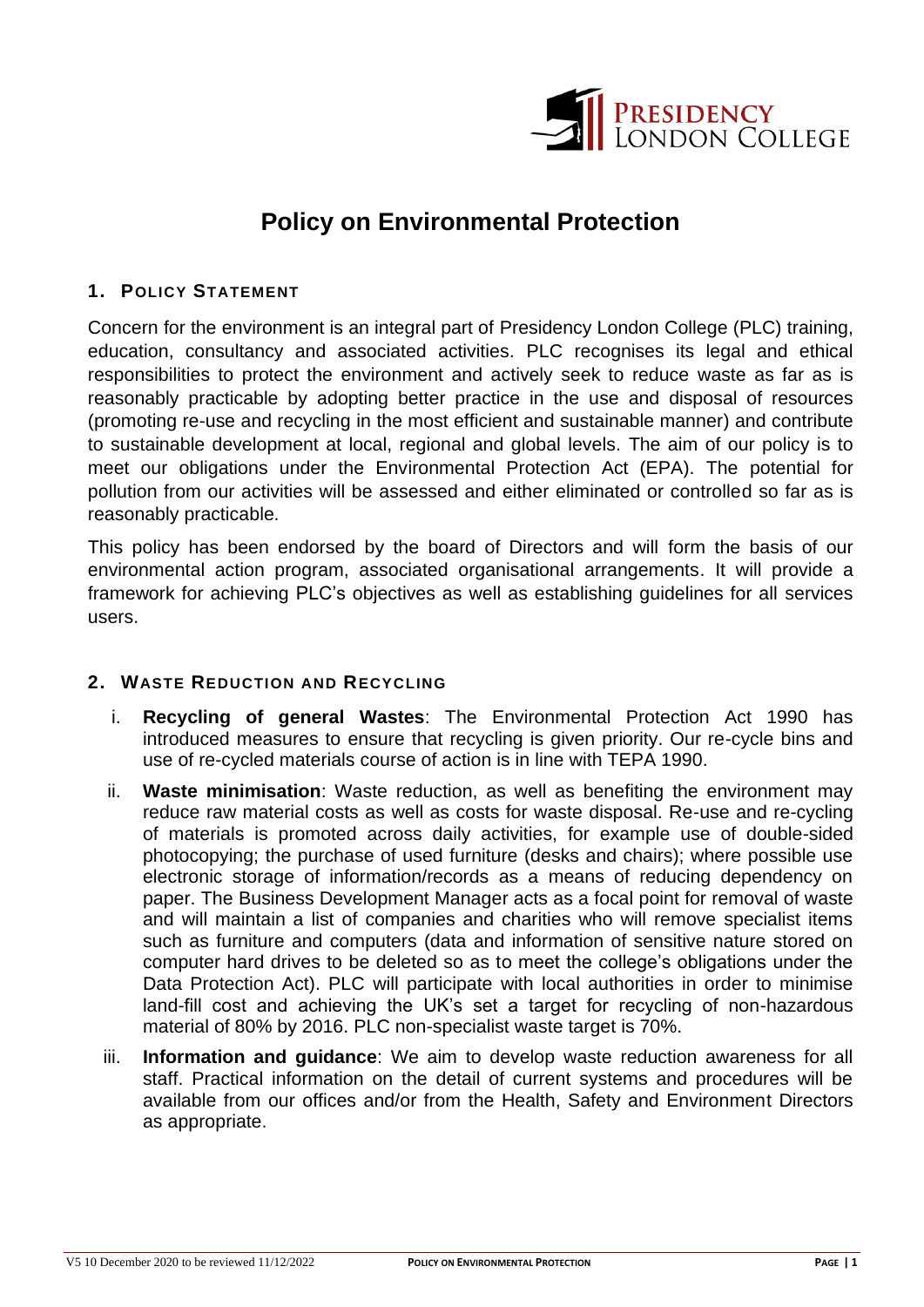iv. **Future and proposed initiatives**: We will carry out an annual Waste Audit identifying all sources of waste, including water and energy consumption. Recycling possibilities will be continuously reviewed. Opportunities for the reduction of waste will be investigated. The efficiency of processes will be regularly assessed to ensure optimum use of raw materials.

## **3. PURCHASING POLICY**

Departments should consider the implications for the environment and impact upon it when making purchase decisions regarding substances, materials, equipment and maintenance and building contracts. Considerations should be made consistent with all aspects of the company Environmental Policy and objectives.

In particular purchasers should consider:

- 1. Energy usage including mains water and drainage water
- 2. Waste minimisation and process efficiencies
- 3. Re-use and recycling opportunities
- 4. Waste disposal implications
- 5. Avoidance of ozone depleting substances
- 6. Reduction of volatile organic compounds
- 7. Reduction of materials containing heavy metals
- 8. Control of discharges to air, land and water
- 9. Noise levels generated from plant and machinery
- 10. 'Eco-Toxicity' of materials released to land, air and water
- 11. Transport choice and pollution.

Detailed advice and guidance can be obtained from the Health, Safety and Environment office based on information held concerning present and future legislative requirements, currently accepted practices and Best Practicable Environmental Option.

#### **4. WASTE DISPOSAL**

- 1. Household, Commercial and non-Hazardous Industrial company generated Wastes.
- $\checkmark$  The collection, storage and removal of wastes from our offices will, as far as is reasonably practicable, be undertaken in accordance with the Code of Practice for 'Duty of Care in Waste Management' outlined in the Special Waste Regulations 1996.
- $\checkmark$  Overall responsibility for waste collection and management rests with the "Landlord" and any controlled waste arising from our activities will be dealt with centrally using systems outlined below.
- $\checkmark$  Advice on the definition, classification or description of waste can be obtained from the Health, Safety and Environment Directors.
- 2. Hazardous (Special) Waste
- $\checkmark$  The company acknowledges its responsibility as a waste producer, in particular with regard to the "Duty of Care" outlined in the Environmental Protection Act.
- ✓ Waste Disposal, Waste management and the protection of the environment will be regularly scrutinised by the Health, Safety and Environment staff to ensure that all controlled wastes are handled in a careful and environmentally appropriate manner.